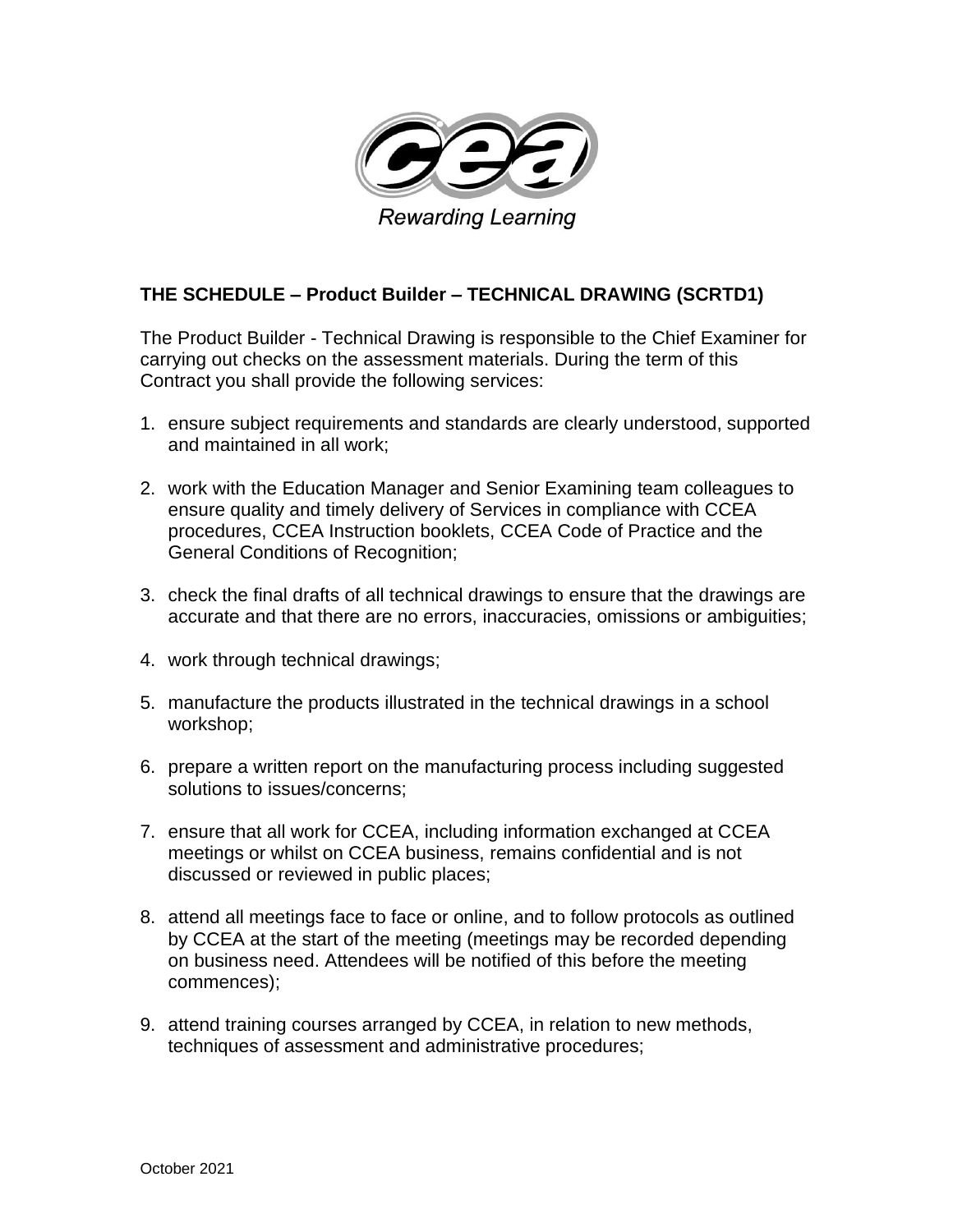- 10.ensure that all work is carried out to a high standard and is completed within agreed deadlines;
- 11.engage in modernisation activities and assist in the development of materials in support of the relevant specification;
- 12.engage in contract performance management with the Education Manager;
- 13.support CCEA as directed with its strategic modernisation programme for examinations and assessments. This can include but is not limited to: reviewing and testing new technologies and processes, participating in pilot projects and providing detailed feedback to improve learning and development;
- 14.perform any other services such as CCEA may reasonably require in respect of/relevant to the development of examinations.

## **NO OF DAYS REQUIRED**

There are no specific days of the week in which the Supplier is required to carry out the Services. Work must be carried out in the Supplier's own time, and will be dependent on the number of question papers allocated.

## **CONFIDENTIALITY AND PROFESSIONAL INTEGRITY**

Please note that all examiners who are contracted to provide services for CCEA are required to maintain the confidentiality of assessment materials as described in Condition G4 of the General Conditions of Recognition – Maintaining Confidentiality of assessment materials. The General Conditions of Recognition state that:

- *G4.1 Where confidentiality in –*
- *(a) the contents of assessment materials, or*
- *(b) information about the assessment,*

*is required in order to ensure that a qualification which an awarding organisation makes available, or proposes to make available, reflects an accurate measure of attainment, the awarding organisation must take all reasonable steps to ensure that such confidentiality is maintained.* 

*G4.2 In particular, an awarding organisation must take all reasonable steps to ensure that such confidentiality is maintained where it (or any person connected to it) provides training or training materials in relation to a qualification.* 

*G4.3 An awarding organisation must take all reasonable steps to ensure that no person connected to it, or previously connected to it, offers to disclose*